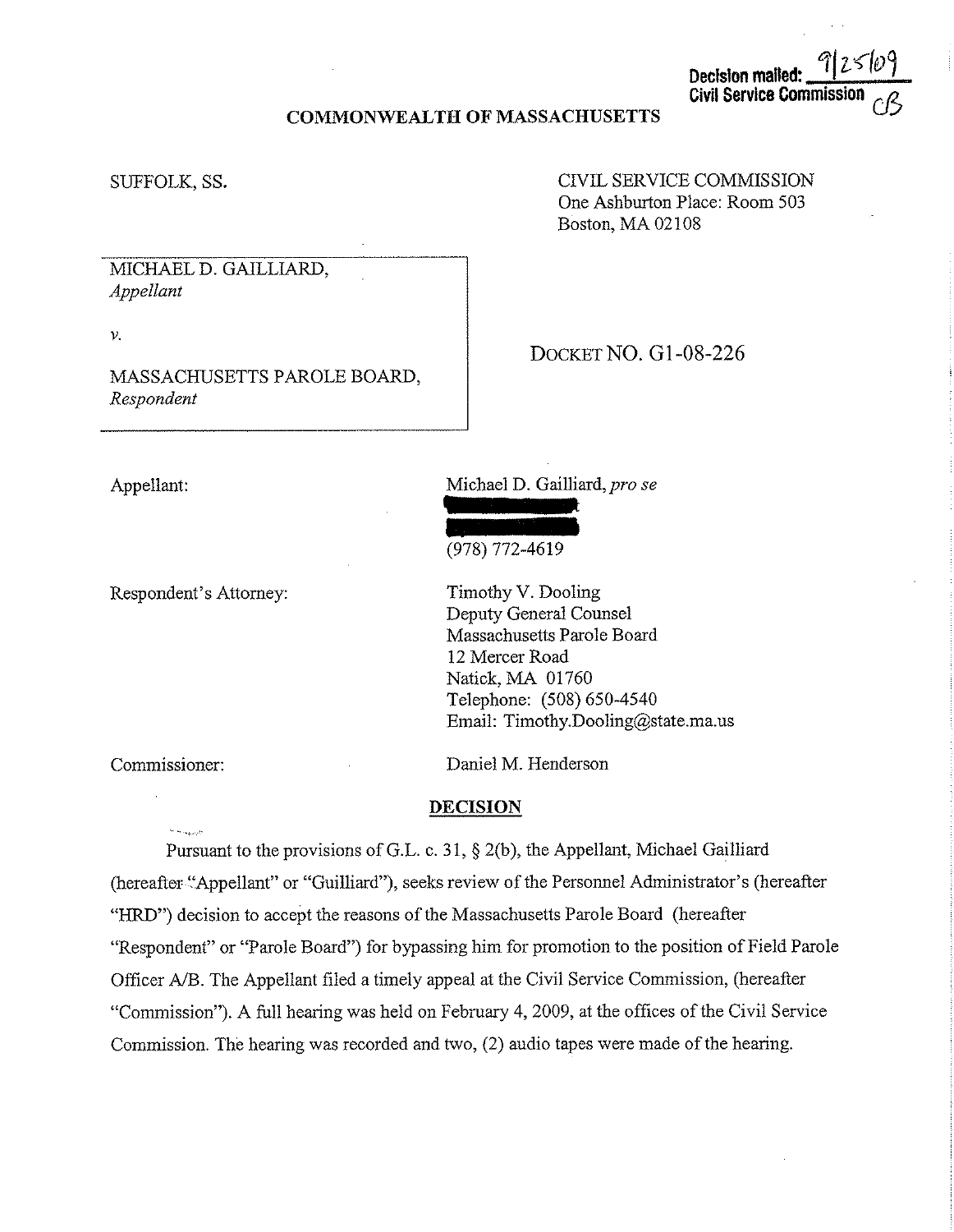#### **FINDINGS OF FACT**

A total of twenty-three (23) exhibits and a stipulation of facts were admitted into evidence at the hearing.<sup>1</sup> Based on these exhibits and the testimony of the following witnesses: *For the Appointing Authority:* 

-George Valentgas, Chief of Field Services Unit ("Valentgas")

-Darwin Bliss, Deputy Chief of Field Services Unit ("Bliss")

-Rachel Thomas, Personnel ("Thomas")

## *For the Appellant:*

-Michael Gailliard, ("Appellant")

# *I make the following findings of fact:*

- 1. The protected eligibility list upon which the Appellant's name appeared (Certification  $#2080584$ ), was certified by HRD on June 20, 2008. This certification was for the promotional selection of I permanent, full-time Parole Officer A/B (Field) from the 3 highest candidates who signed willing to accept. (Exhibit **1** ).
- 2. Despite the certified eligibility list (Certification # 2080584) for only 1 selection the Board later obtained verbal permission from HRD to add another selection for a total of two (2) selections from that Certification. The Form 16-11 (HRD) "certification and report supplement", listed six (6) named candidates, who signed willing to accept appointment. Joseph Raynor, a disabled veteran appeared in the first position and he was selected. The Appellant appeared in the third position

 $<sup>1</sup>$  All exhibits were agreed to except Exhibits 17, 21, 22, and 23. Appellant objected to Exhibit 17, and the</sup> Appointing Authority objected to Exhibits 21, 22, and 23 on grounds of relevancy and not being a proper exhibit.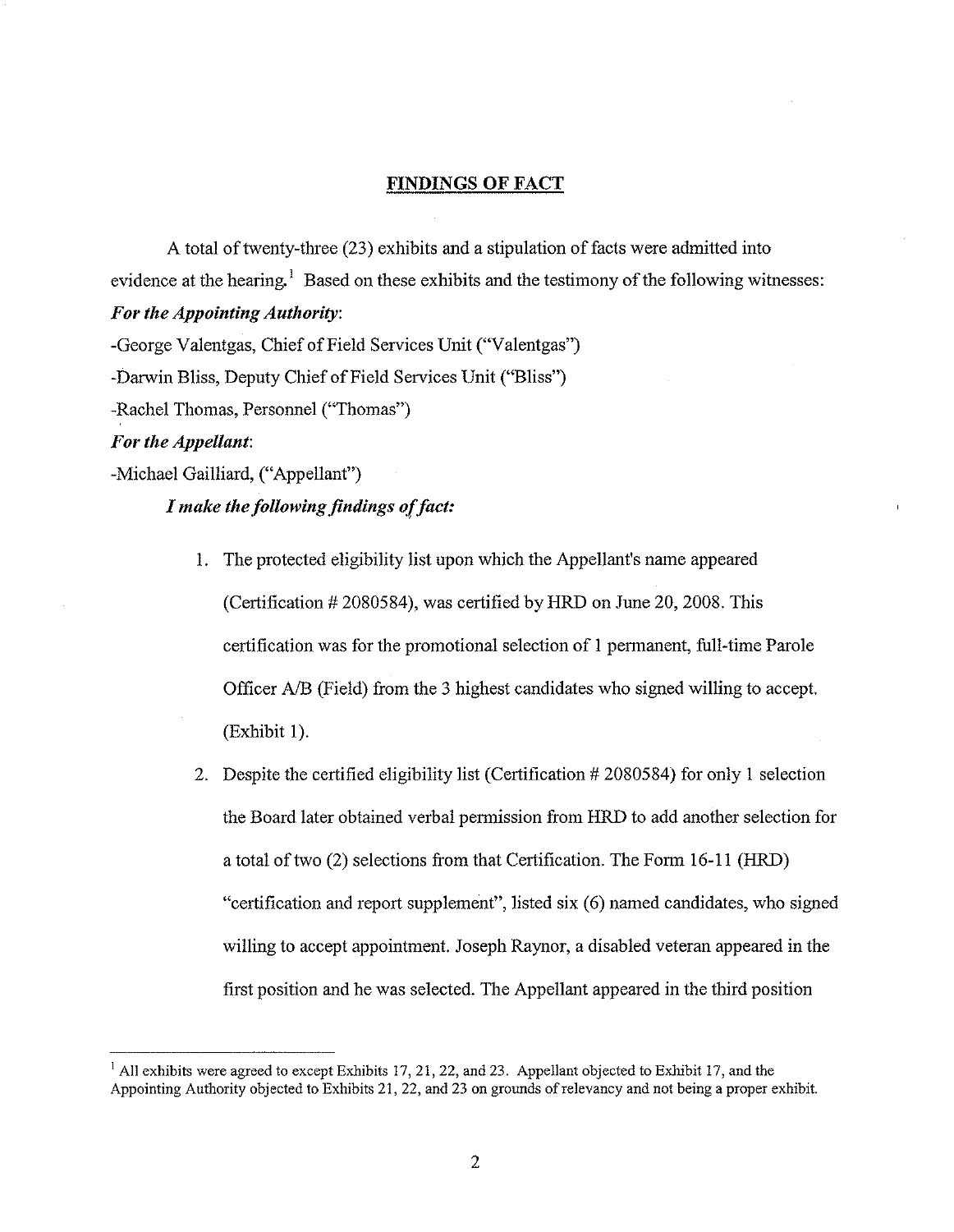and was not selected, thereby being bypassed. Lisa Armstrong appeared in the fourth position and was selected.(Exhibits  $1 \& 2$ , stipulation and testimony of Valentgas)

- 3. Joseph Raynor had a civil service exam score of 94 and appeared in the first position due to his status as a disabled veteran. The Appellant's civil service score was 84. The civil service score of the other candidate selected, Lisa Armstrong, was 97. (See Exhibit 1). The Appellant's name, however, appeared fourth on the protected list because he had veteran's status and Armstrong appeared below him as the sixth name. (Exhibit 1, testimony of Valentgas).
- 4. However, on the final eligibility list (Certification  $#2080584$ ), on which the eligible candidates signed indicating their willingness to accept appointment; the Appellant appeared in the third position and Armstrong appeared in the fourth position. The two names selected by the Board for promotion appeared on this final list. Six total names appeared on that list. (Exhibit 2, testimony of Valentgas).
- 5. The detailed duties, responsibilities and qualifications for the position of Parole Officer A/B were posted by the Board and HRD, prior to the exam. The position requires extensive contact with parolees, other professionals, community organizations and service providers. The position also requires extensive technical, sociological, psychological and communications understanding and skill. It is critical to expect the unexpected and to have quick, appropriate and accurate appraisal and reactive abilities for this position. Possessing an insufficiency in any of these areas could have serious negative consequences.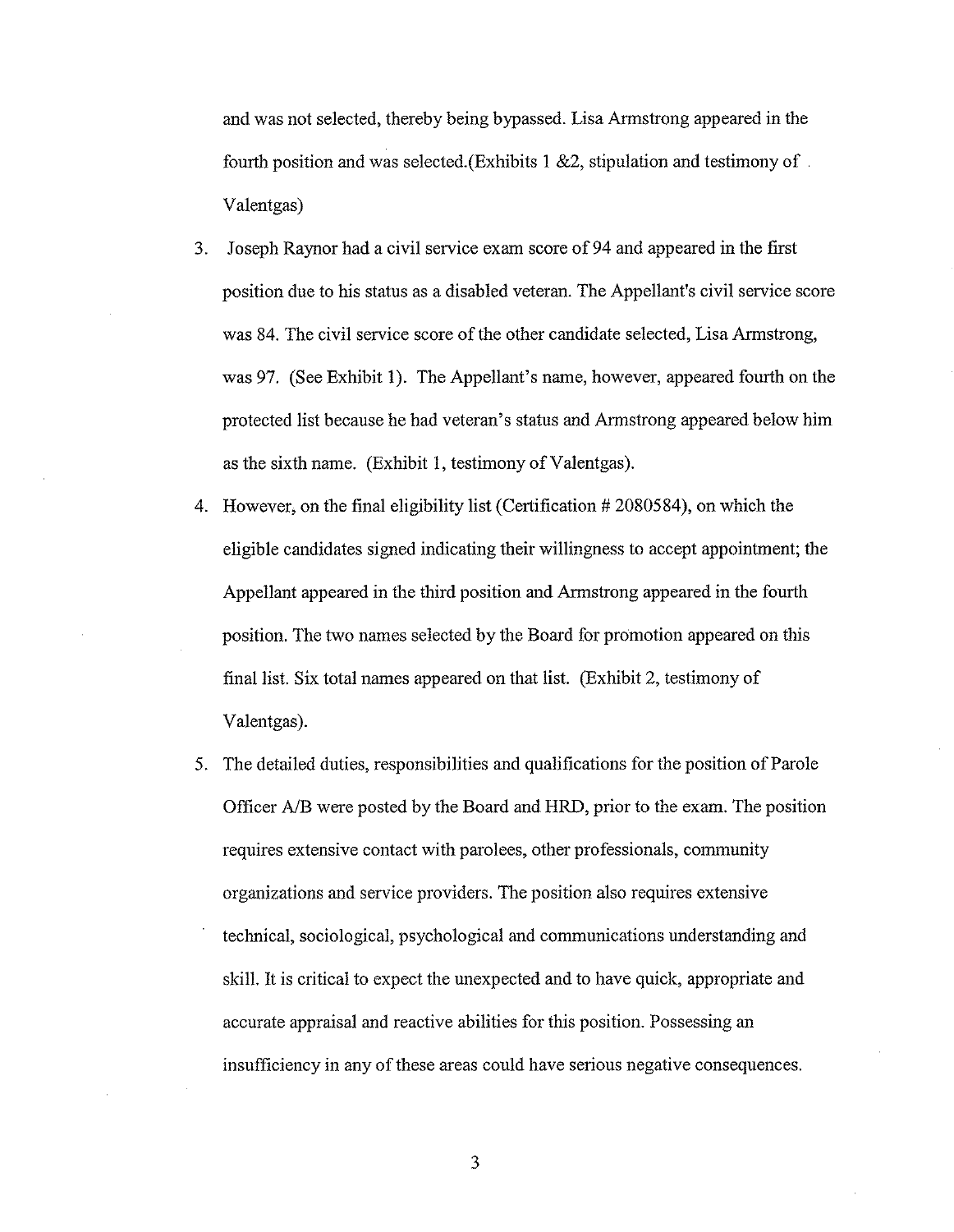Parole Officers work alone most of the time and their clientele are expert at reading and quickly exploiting any indecision, confusion or other mental lapse. (Exhibit 3, testimony of Valentgas, Bliss and Thomas).

- 6. George Valentgas, Chief of Field Services Unit, Darwin Bliss, Deputy Chief of Field Services Unit, and Rachel Thomas, Personnel Officer comprised the Respondent's interview panel. The panel interviewed the Appellant for the position Field Parole Officer *NB* on July 25, 2008, along with the other candidates. (Exhibits 4-15).
- 7. The interview panel asked the same series of eight (8) questions to each candidate. Each candidate received an identical explanation or overview of the interview-evaluation process, from Valentgas, at the beginning of the interview. The candidates were cautioned to be brief and concise in their answers. Each candidate was then given a numerical value or score (I through 4) for a series of sub-categories by each of the panel members. It was a uniform process for all candidates. The panel members rotated to the panel's left to ask questions in numerical sequence. These interview categories/ sub-categories included, among other things: education/work experience, problem solving skills/judgment, interpersonal skills, initiative, communication skills, ability to deal with people and any awards received. The panel members made detailed notes in each category on an "interview evaluation form" for each candidate interviewed. (Exhibits 4-15, testimony of Valentgas, Bliss and Thomas).
- 8. Valentgas testified that the Appellant completely misunderstood the first interview question; 0. 1. Explain the role of a Field Parole Officer? His answer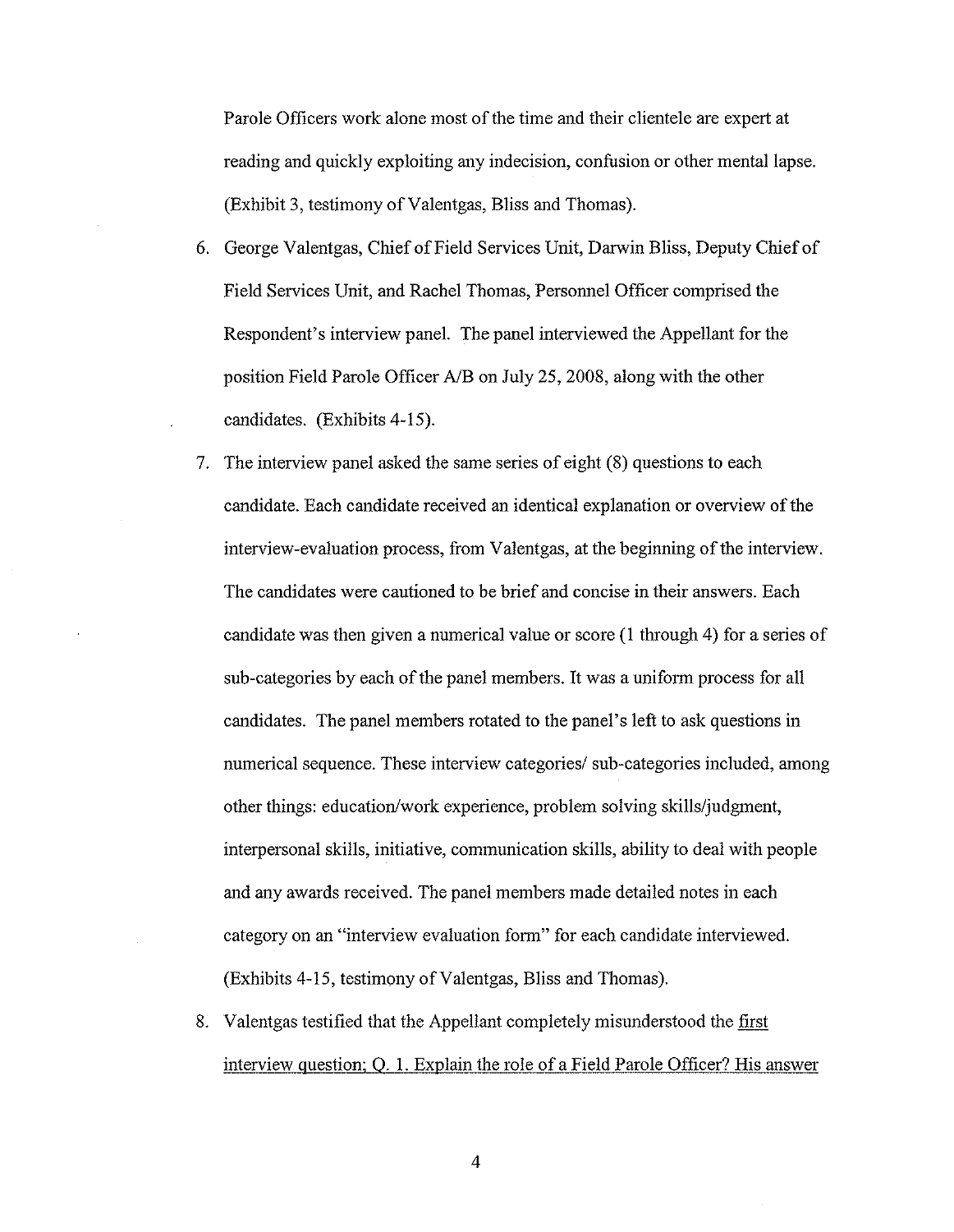was "totally off!" Valentgas testified that the panel does not normally interrupt a candidate's answer. Yet, the Appellant finally realized after reading the panel's facial expressions of perplexity, that he was answering the question incorrectly. Then the Appellant became even slower and less organized in his response. Valentgas testified that at that point in the interview, the Appellant admitted "I misunderstood the question". At this point in Valentgas' testimony the Appellant interrupted the testimony and claimed that the witness, Valentgas, "misspoke". At that point in this hearing, this hearing officer admonished the Appellant for the interruption and reminded him that he would have an opportunity to later crossexamine Valentgas and also to testify in his own behalf. Valentgas continued his testimony. He testified that at that juncture in the interview, the Appellant became very nervous and began sweating profusely, despite the comfortable temperature in the air conditioned room. Valent gas' interview notes corroborate his testimony in this regard. (Exhibits  $4-15$ , testimony of Valentgas)

9. At the conclusion of the interviews, the interview panel arrived at a median numerical score for each candidate in each category or sub-category. The panel members would each determine a score (1-4) and if the score determined by each panel member was identical, that number would be placed in that sub-category and if the number from two of the panel members were different e.g. 2 and 3, Valentgas would decide which number was closest to his own number score, e.g. a 3, then 3 would be the score for that sub-category. The individual sub-category scores were then totaled for each candidate. The Appellant, a black male, scored the lowest of all candidates interviewed. He received an overall score of 37. Lisa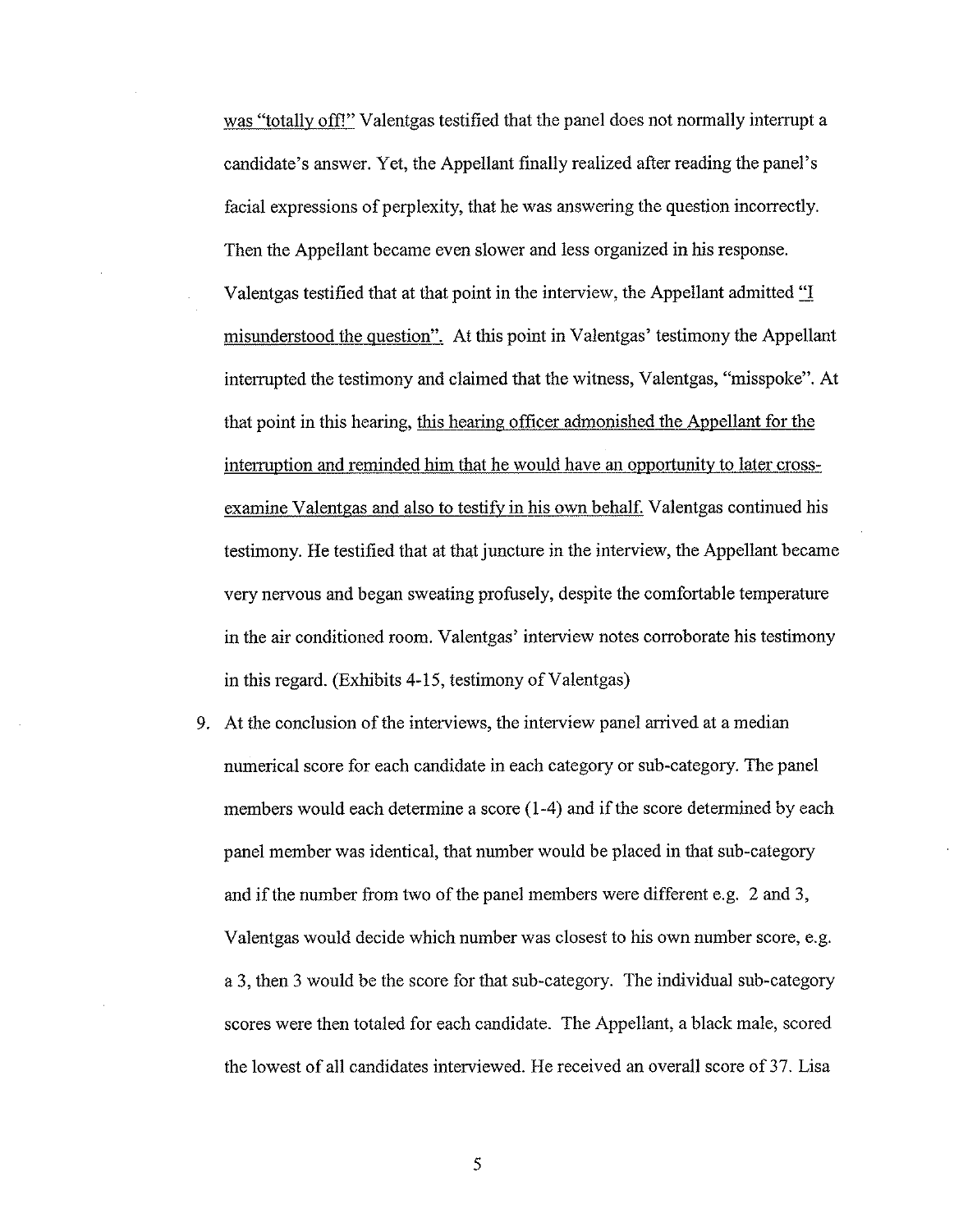Armstrong, a black female, the candidate selected over the Appellant received an overall score of 49. (Exhibits 4-15, testimony of Valentgas)

10. As a result of the interview process, the Board notified HRD by letter dated August 12, 2008, that it bypassed the Appellant and another individual (Armstrong) was selected for appointment whose name appeared below the Appellant's on the eligibility list. The Respondent gave the following reasons for bypassing the Appellant:

*"Candidate Gailliard did not have the problem solving skills/judgment nor the interpersonal skills that the selected candidate had. Candidate Gailliard responded inappropriately to the scenario question which dealt with officer safety as well as the safety of a potential victim. Specifically, Candidate Gailliard indicated that he would issue commands to the parolee and try to take parolee into custody and then, later in his response, he said,* if *he had a radio or phone, he would call local police for help. The appropriate response involved radioing for backup first. Candidate Gailliard also had difficulty articulating his responses to several questions and misheard the first question, but did catch himself afterward. With respect to the interpersonal skills category, Candidate Gailliard received average scores. He appeared very nervous during the interview. Candidate Gailliard also did not effectively demonstrate a desire to have a career as a Parole Officer. Candidate Gailliard had an overall rating evaluation of 37 as compared to the selected candidate's score of 49.* " (Exhibit 17, testimony of Valentgas)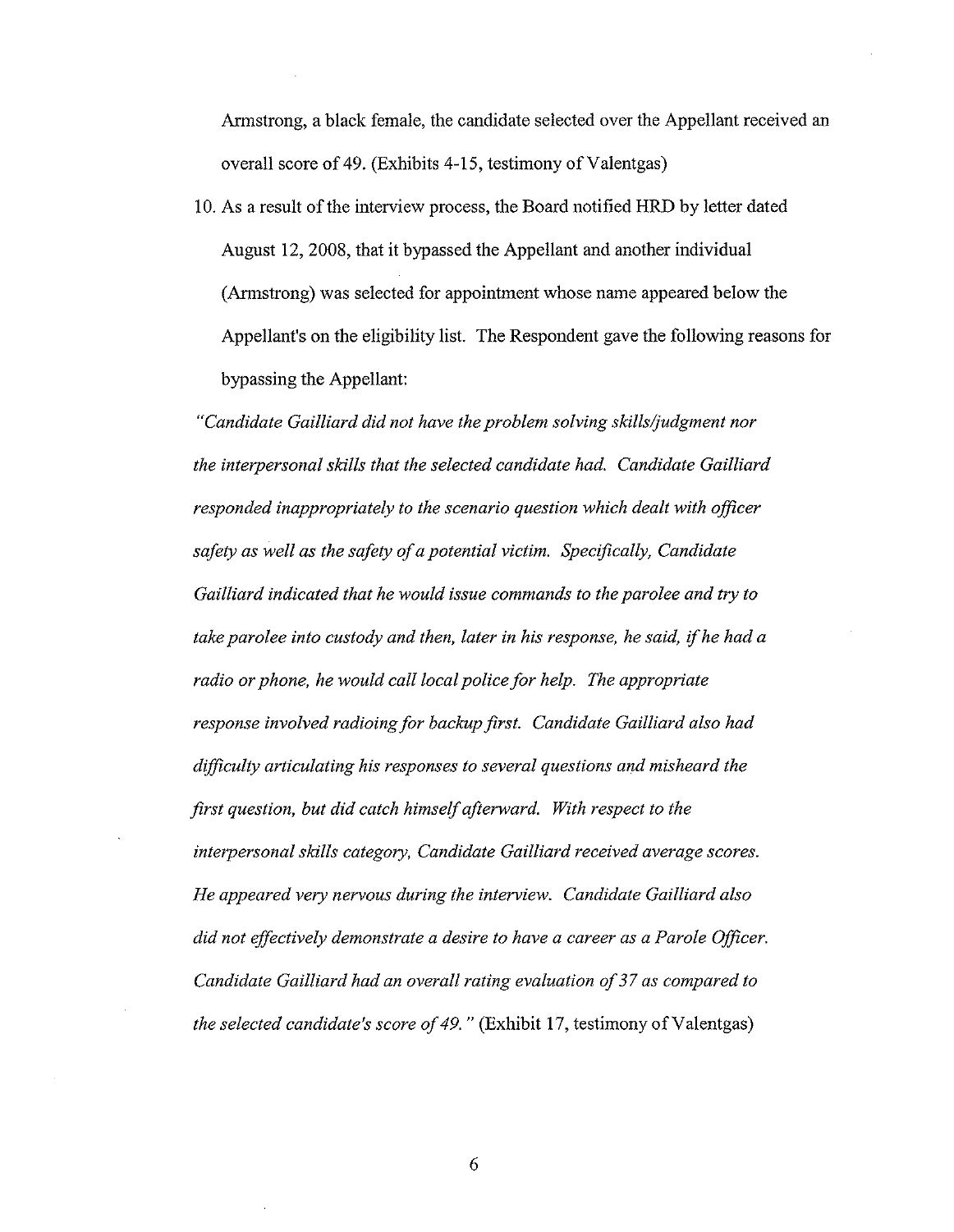- 11. On or about September 4, 2008, the Human Resources Division's ("HRD") Civil Service Unit sent a letter to the Appellant stating that the Respondent had appointed a candidate whose name appeared below the Appellant's and that HRD had determined that the respondent's stated reasons for bypassing the Appellant were acceptable. (testimony of Valentgas and Appellant)
- 12. At this hearing, Valentgas testified that the interview panel evaluated not only each candidate's response to the questions, but also how quickly and concisely they responded, and their demeanor and composure. He noted that this was important because Field Parole Officers are often required to respond quickly to highly stressful and dangerous situations. Valentgas, Bliss and Thomas all testified that the candidate on the PAR 10 list who bypassed the Appellant, Candidate Lisa Armstrong, had far better overall job experience than the Appellant, as evidenced on their job applications, as well as better academic credentials. The Appellant received an Associates Degree in Criminal Justice from Mt. Wachusett Community College in 1989. Armstrong received a B.S. in Sociology from Suffolk University in 1996. They also testified that Armstrong formulated appropriate responses and ideas quickly, easily and naturally during the interview. (Testimony of Valentgas, Bliss and Thomas Exhibits 18 and 19),
- 13. All three members of the interview panel testified that candidate Armstrong gave a far superior interview, and appeared much more prepared and composed for her interview. Conversely, the Appellant displayed unpreparedness, and no energy or enthusiasm during his interview. Bliss testified that the Appellant appeared noticeably unprepared for the interview, and he related a story of when he himself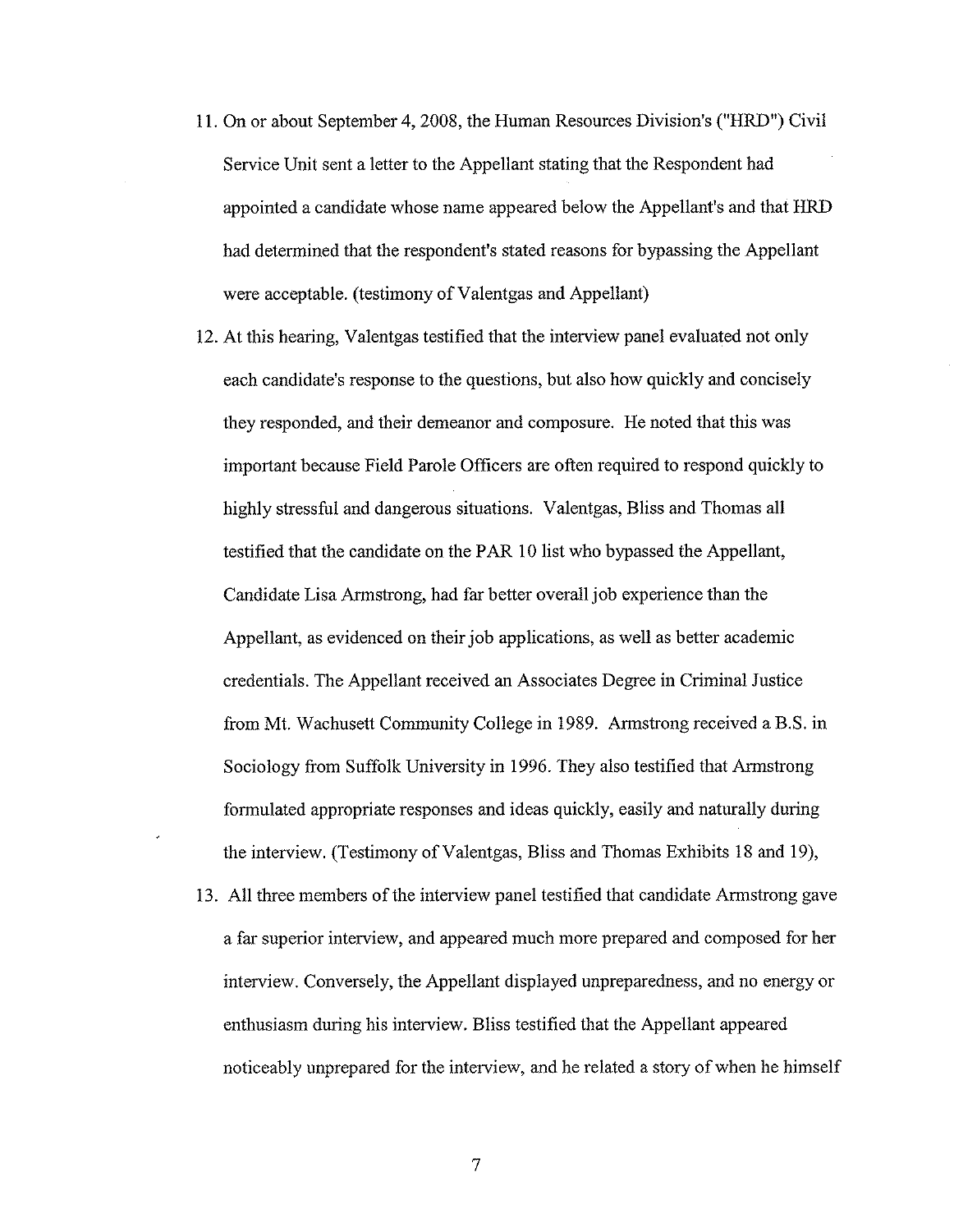was interviewing for a parole officer position many years ago and the steps which he took to prepare himself. Ironically, Bliss, like the Appellant, was also employed by the Department of Correction before coming to the Parole Board. Valentgas, Bliss and Thomas all testified that they harbored no bias against the Appellant nor did they harbor any bias in favor of any other candidates. The Appellant appeared nervous during his interview, with difficulty formulating and articulating answers. He appeared slow, deliberate and sometimes confused in his responses. (Exhibits 4-15, testimony of Valentgas, Bliss and Thomas)

- 14. Armstrong, during her interview, projected and conveyed strong confidence and enthusiasm. She presented herself as well prepared, knowledgeable, experienced and she provided prompt, articulate responses. (Exhibits 4-15, testimony of Valentgas, Bliss and Thomas)
- 15. The Appellant is a black male who was dressed in a suit and a tie. His attire and visual presentation is that of a professional. However, his verbal and formal interpersonal skills are mediocre at best. The Appellant's performance at this Commission hearing only further reinforced the interview panel's conclusions and evaluations. At this hearing, the Appellant was disorganized if not confused at times. He had difficulty formulating and articulating questions and appeared unprepared and unfamiliar with the purposes of cross-examination. At times, this hearing officer, out of frustration had to articulate the question the Appellant was attempting to propose. The Appellant thereupon, thanked this hearing officer for his assistance. The witnesses he was cross-examining also responded to his confusing questions by rephrasing his questions in understandable language.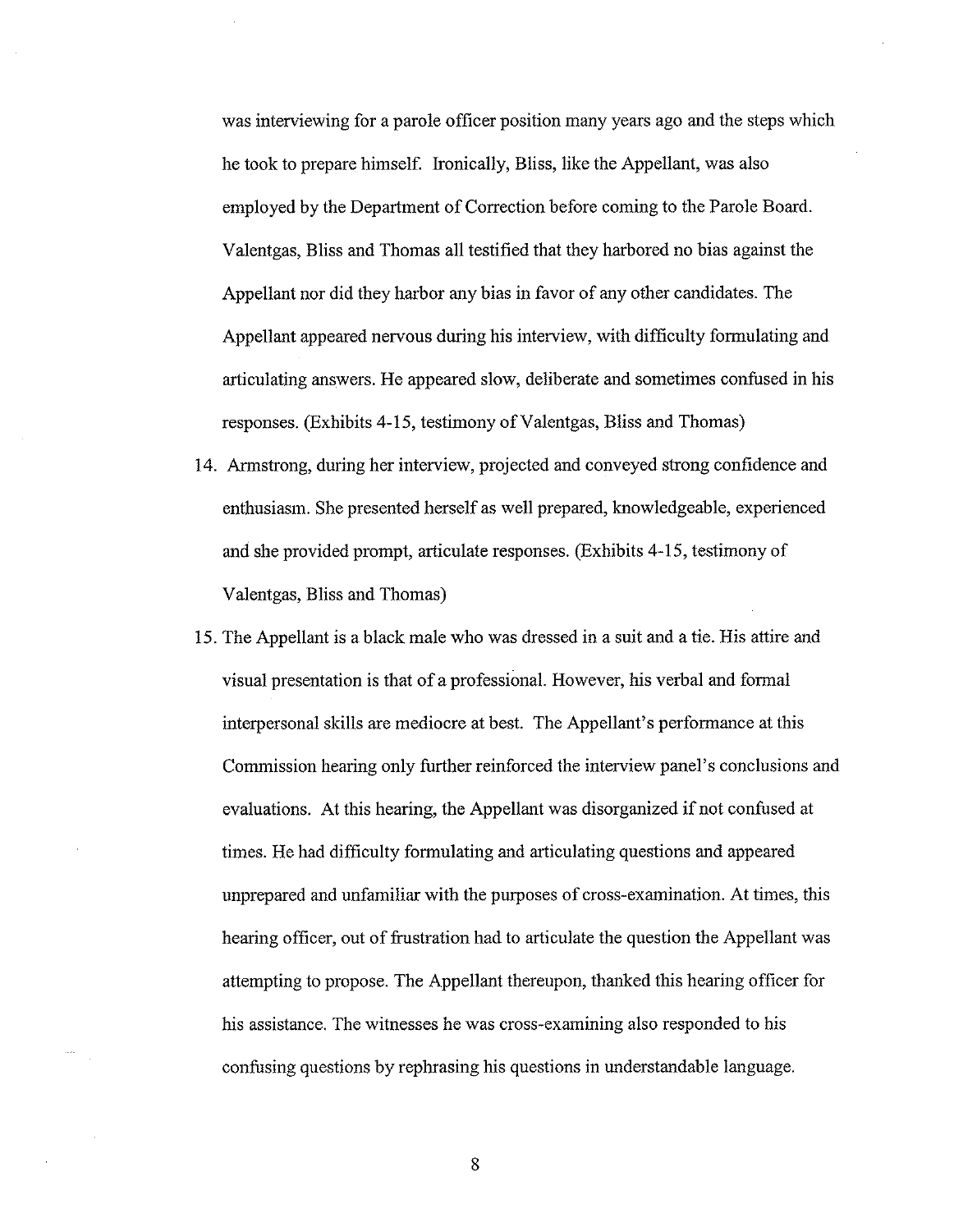However, the Appellant, while cross-examining, continually cut-off or interrupted a witness before an answer was completed. He seemed to have difficulty locating the right document he wished to reference in cross-examination. This hearing officer had to repeatedly admonish the Appellant for this practice. The Appellant loudly interrupted Valentgas (no objection), during direct examination, to protest the witness's reference to the August 12, 2008 bypass letter from the Board to HRD (Exhibit 17). The Appellant vehemently protested the letter claiming he had never seen the letter before. Finally after comparing the letter, (Exhibit 17) to his own copy of the letter, the Appellant finally admitted that it was the same letter and he had indeed a copy of it. The Appellant also offered a series of trite or speculative arguments while in the process of cross-examining a witness. He appeared flustered at times, and did not maintain the composure and attention due in a formal hearing. He acted at times during the hearing, as if he were in a train of thought experience and entitled to articulate a defense or retort as he thought of it. He appeared unprepared, slow and unable to focus throughout the hearing. A continuous and repetitive noise emanated from the Appellant's direction, during the hearing. This hearing officer believing that the noise was caused by the Appellant's continual flicking of a pen asked him to stop making the noise. It was discovered at that point, that the annoying sound was from the Appellant's chewing or sucking loudly on candy during the other witnesses' testimony. The Appellant was then admonished to cease the noise making. His cell phone also rang during the hearing. I find the Appellant's testimony lacks accuracy or reliability. He mostly asserted his personal belief or view base on his self-interest.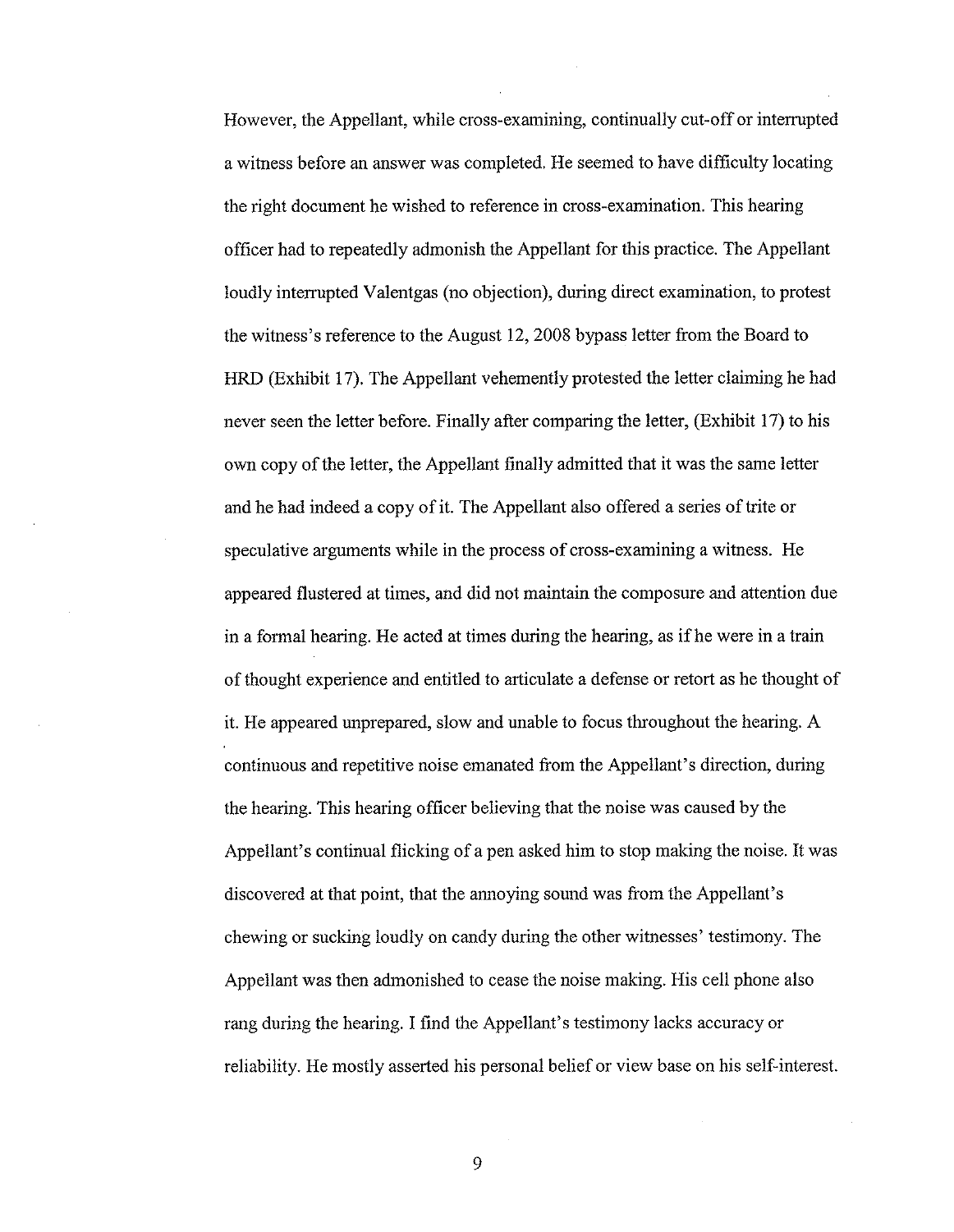However, he presented no direct substantive evidence to support it. He lacks basic or general awareness, sound judgment and the ability to think critically and clearly in a serious situation. (Exhibits, testimony and demeanor, reasonable inferences).

16. The three witnesses who participated on the interview panel also appeared and testified at this hearing on behalf of the Parole Board. George Valentgas, Chief of Field Services Unit, Darwin Bliss, Deputy Chief of Field Services Unit and Rachel Thomas, of the Board's Personnel Department. All three witnesses were direct, responsive and straight-forward in their testimony. All were professional and neat in their demeanor and attire. I found no indication of bias, favoritism or any political influence, in their testimony here or their interview evaluations. Valentgas had been employed at the Board for 25 years at the time of his testimony. He is scrupulous in his word choice, adjectives especially, so as not to misconvey an impression. Bliss is a soft spoken, sound professional with a conscientious and responsible manner. He has had nearly 30 years employment with public safety agencies. Thomas is a professional, neat and attractive Black or Hispanic woman with an easy pleasant manner. Although she has been only recently employed at the Board's personnel office, she has vast experience in private sector human resources. She appears to know and understand people well. Thomas testified that Armstrong appeared at the interview professionally dressed and projected herself in a "calm, collected, poised and confident" marmer. She also appeared "interested and enthusiastic" about the job. Armstrong was described as "direct and unhesitant" in her answers. Thomas summed up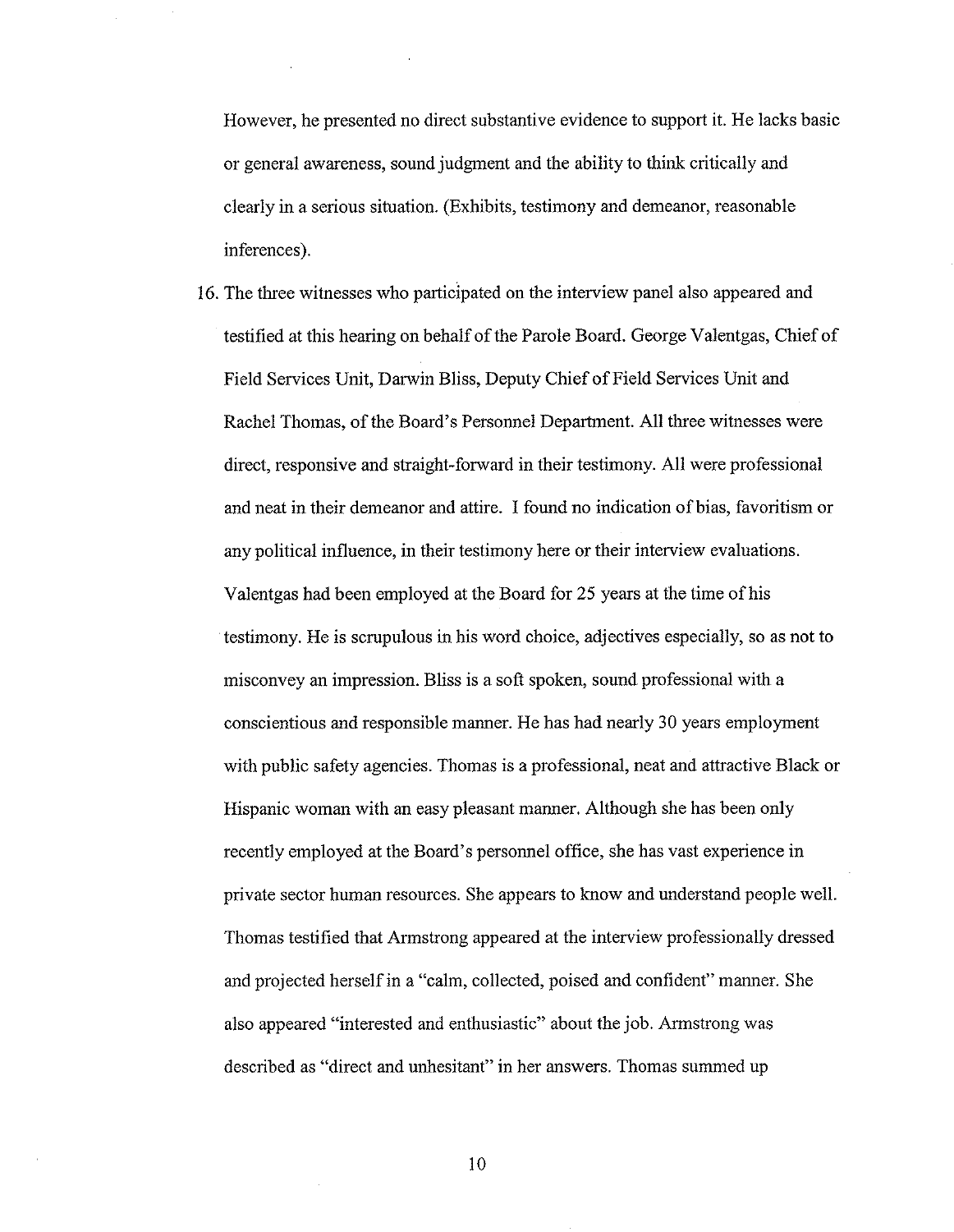Armstrong's interview performance as follows: "She had done her homework" and "She really wants to be a FPO". I find all three of the Board witnesses' testimony to have high credibility and reliability. (Exhibits, testimony and demeanor of witnesses)

- 17. The Appellant presented no reliable direct evidence of any personal interest, bias, political influence or other impermissible factor involved in the Respondent's decision to bypass the Appellant for appointment to the position of Parole Officer A/B. (Exhibits, testimony and demeanor of witnesses)
- 18. The three Parole Board witnesses did significantly and substantially corroborate each other's testimony and their observations during the panel's interview/evaluation process. Their respective observations and testimony relating to the relative performances of the competing candidates, (Armstrong and the Appellant) were similar in thrust and emphasis yet remarkably individual in description and phraseology. Their answers rang true, as accurate individual memories. They each scored the Appellant's interview answers and general performance as remarkably below that of the selected candidate, Armstrong. I credit their testimony and their candidate evaluations as honest and accurate. (Exhibits, testimony and demeanor of witnesses)

#### **CONCLUSION**

The role of the Civil Service Commission is to determine "whether the appointing authority has sustained its burden of proving that there was reasonable justification for the action taken by the appointing authority." City of Cambridge *v.* Civil Service Commission, 43 Mass.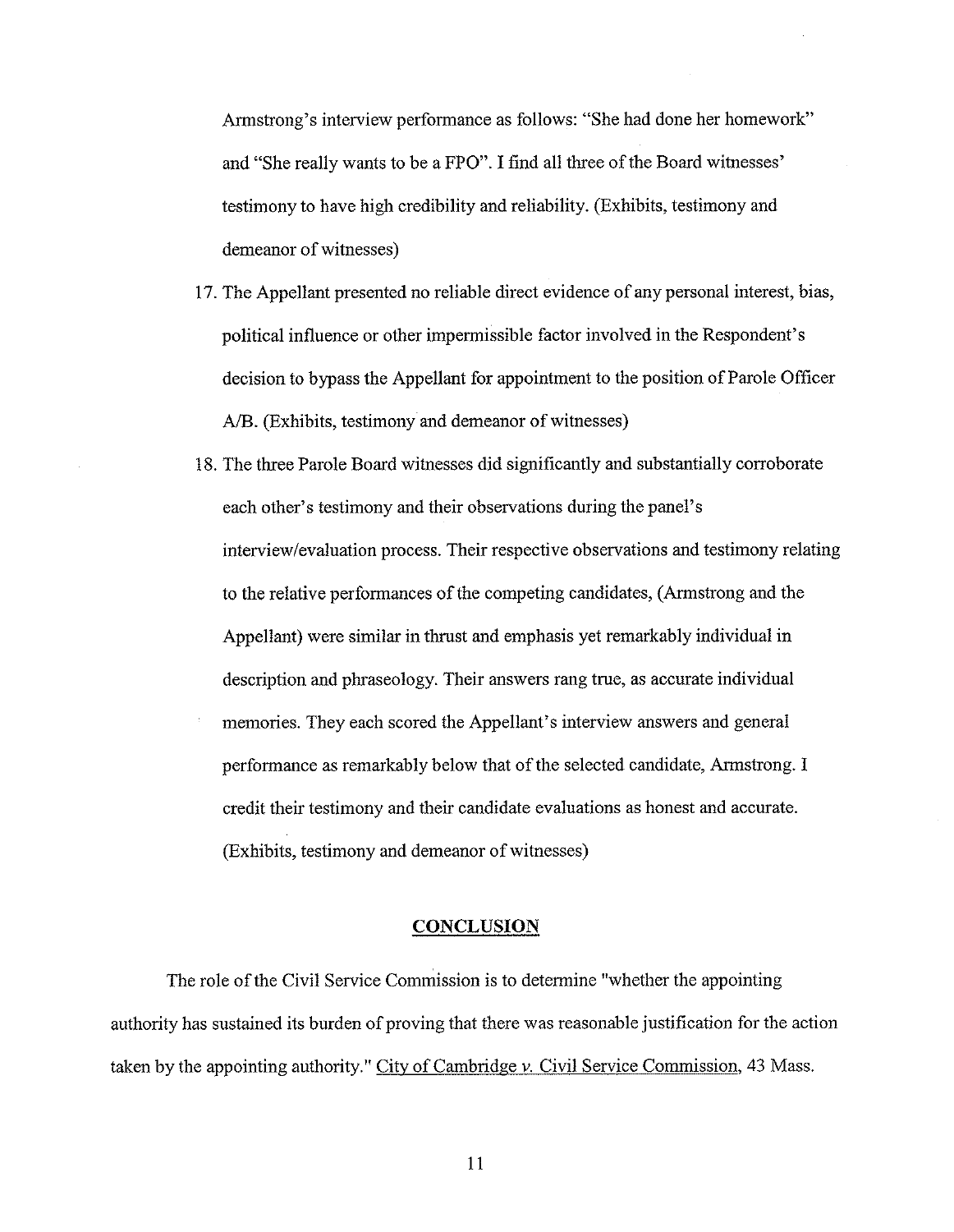App. Ct. 300,304 (1997); Town of Watertown *v.* Arria, 16 Mass. App. Ct. 331 (1983); Mclsaac *v.* Civil Service Commission, 38 Mass. App. Ct. 473,477 (1995); Police Department of Boston *v.* Collins. 48 Mass. App. Ct. 411 (2000); City of Leominster *v.* Stratton, 58 Mass. App. Ct. 726, 728 (2003). Reasonable justification means the Appointing Authority's actions were based on adequate reasons supported by credible evidence, when weighed by an unprejudiced mind, guided by common sense and by correct rules oflaw. Selectmen of Wakefield *v.* Judge of First Dist. Ct. of E. Middlesex, 262 Mass. 477, 482 (1928); Commissioners of Civil Service *v*. Municipal Ct. of the City of Boston, 359 Mass. 211, 214 (1971). General Laws chapter 32, § 2(b) requires that such cases be determined by a preponderance of the evidence. A "preponderance of the evidence test requires the Commission to determine whether, on the basis of the evidence before it, the Appointing Authority has established that the reasons assigned for the bypass of an Appellant were more probably than not sound and sufficient." Mayor of Revere *v.* Civil Service Commission, 31 Mass.App.Ct. 315 (1991); G.L. c. 31, § 43.

Appointing Authorities are charged with the responsibility of exercising sound discretion and good faith when choosing individuals from a certified list of eligible candidates on a civil service list. "On a further issue we may now usefully state our views. The appointing authority, in circumstances such as those before us, may not be required to appoint any person to a vacant post. He may select, in the exercise of a sound discretion, among persons eligible for promotion or may decline to make any appointment. See the line of cases cited in Goldblatt vs. Corporation Counsel of Boston, 360 Mass 660, 666, (1971): Commissioner of the Metropolitan Dist. Commn. v. Director of Civil Serv.348 Mass. 184, 187-193 (1964). See also Corliss v. Civil Serv. Commrs.242 Mass. 61, 65; (1922) Seskevich v. City Clerk of Worcester, 353 Mass. 354,356 (1967); Starr v. Board of Health of Clinton, 356 Mass. 426, 430-431 (1969). Cf. Younie v.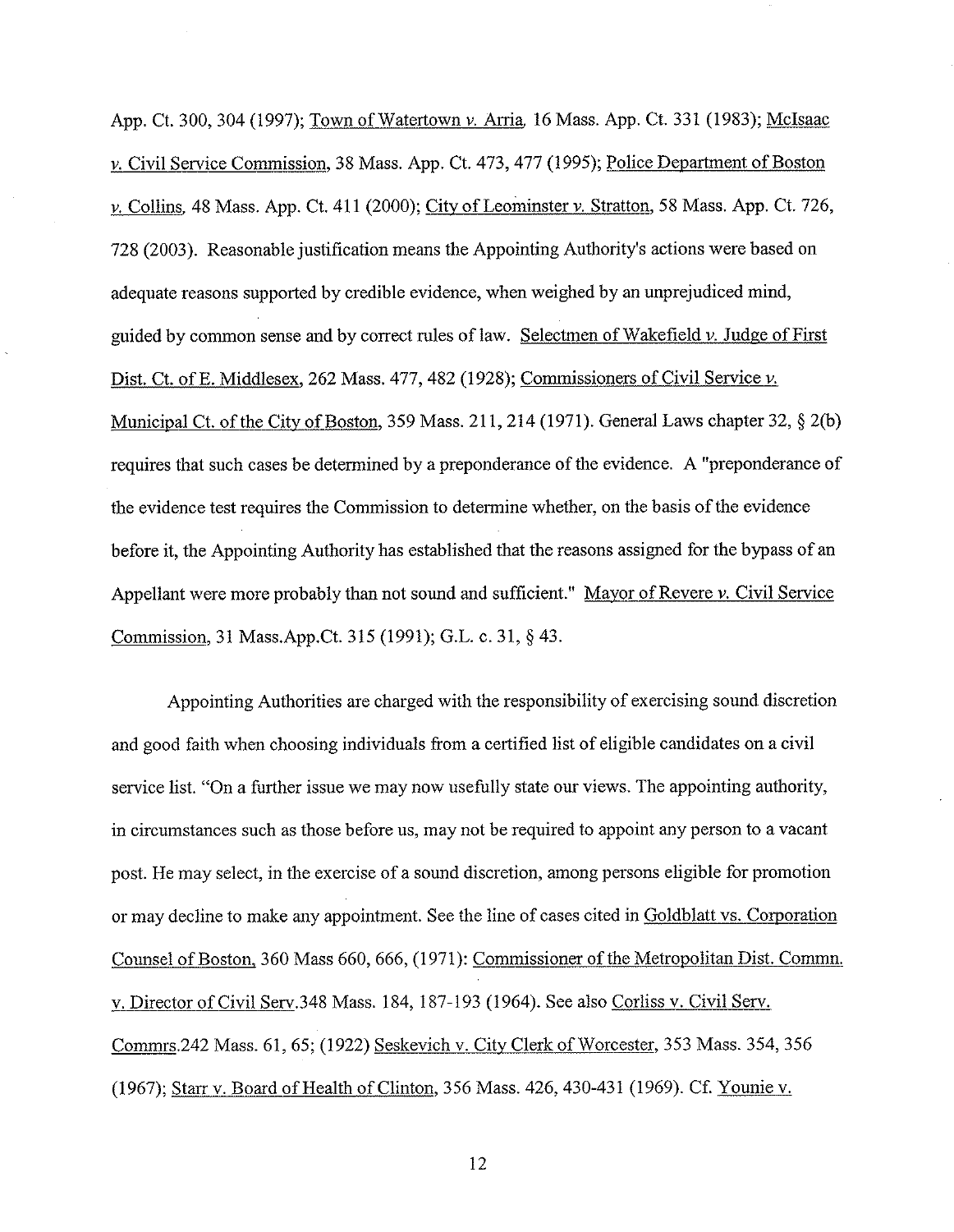Director of Div. of Unemployment Compensation, 306 Mass. 567, 571-572 (1940). A judicial judgment should "not be substituted for that of ... [a] public officer" who acts in good faith in the performance of a duty. See M. Doyle & Co. Inc. v. Commissioner of Pub. Works of Boston, 328 Mass. 269, 271-272."

The issue for the Commission is "not whether it would have acted as the appointing authority had acted, but whether, on the facts found by the [C]omission, there was reasonable justification for the action taken by the [A]ppointing [A]uthority in the circumstances found by the [C]omission to have existed when the [A]ppointing [A]uthoritymade its decision." Watertown v. Aria, 16 Mass.App.Ct. 331,334 (1983). See also Commissioners of Civil Serv. v. Municipal Ct. of Boston, 369 Mass. 84, 86 (1975). Nevertheless, personnel decisions that are marked by political influences or objectives unrelated to merit standards or neutrally applied to public policy represent appropriate occasions for the Civil Service Commission to act. City of Cambridge, 43 Mass.App.Ct. at 304.

In this case, the Appellant presumably makes the argument that he was improperly bypassed by the Board, in favor of the appointment of another person who was lesser qualified on the basis of their relative ability, knowledge and skills. G.L. Chapter  $31 \S 1$  defines "basic merit principles" in relevant part as follows: "Basic merit principles", shall mean (a) recruiting, selecting and advancing of employees on the basis of their relative ability, knowledge and skills including open consideration of qualified applicants for initial appointment; (b) providing of equitable and adequate compensation for all employees; ( c) providing of training and development for employees, as needed, to assure the advancement and high quality performance of such employees;..."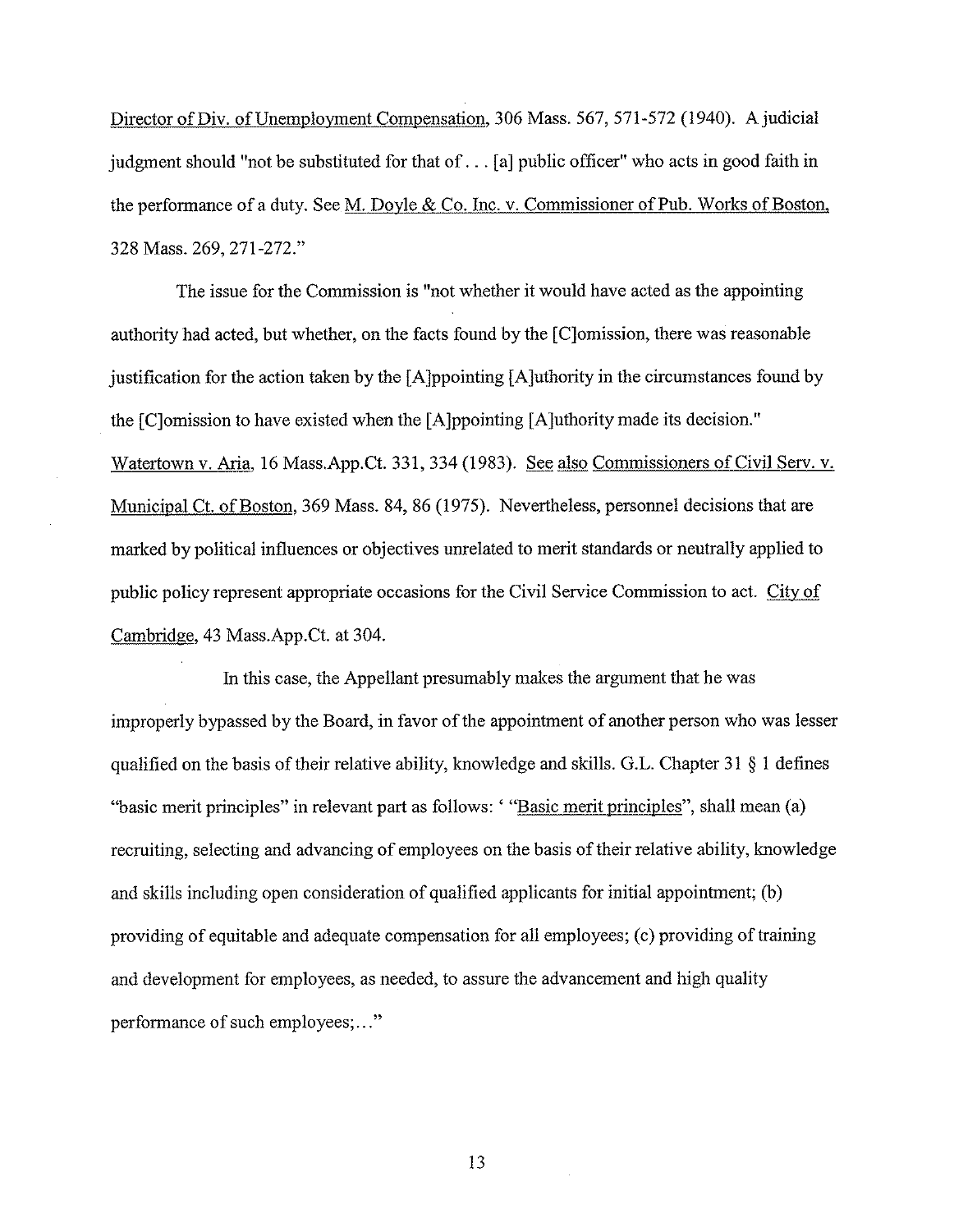Given the overwhelming evidence presented, both in the form of the exhibits and stipulation presented, and the testimony of both the Appellant and the three individuals who made up the Respondent's interview panel, the Commission finds that the Respondent has met its burden.

In this case, the Commission finds that the testimony of the Respondent's witnesses was substantial, credible and reliable. Based on the evidence and the testimony of the Respondent's witnesses, it has demonstrated by a preponderance of the evidence that it had sound and sufficient reasons to bypass the Appellant for the position of Field Parole Officer. The selection process was fair and impartial and the candidate who was selected for hire over the Appellant had significantly better overall education, job experience and relevant job related skills, knowledge and abilities. She also performed significantly better in her interview which was designed to measure and to test those relevant factors. The interview process was uniform and consistent regarding the treatment of each candidate. The interview panel members were fair minded, professional and conscientious in carrying out their evaluation duties. The Commission finds that the Appellant's testimony to the contrary was not accurate or reliable, and that his overall performance at the February 4, 2009, hearing only reinforced the promotional hiring decision made by the Appointing Authority.

For all of the above stated reasons, the appeal under Docket No. G1-08-226 is hereby *DISMISSED.* 

Civil Service Commission, !!<br>*In <u>Ne-le, ;</u>* <u>{\ awe U</u>

Daniel M. Henderson, Commissioner